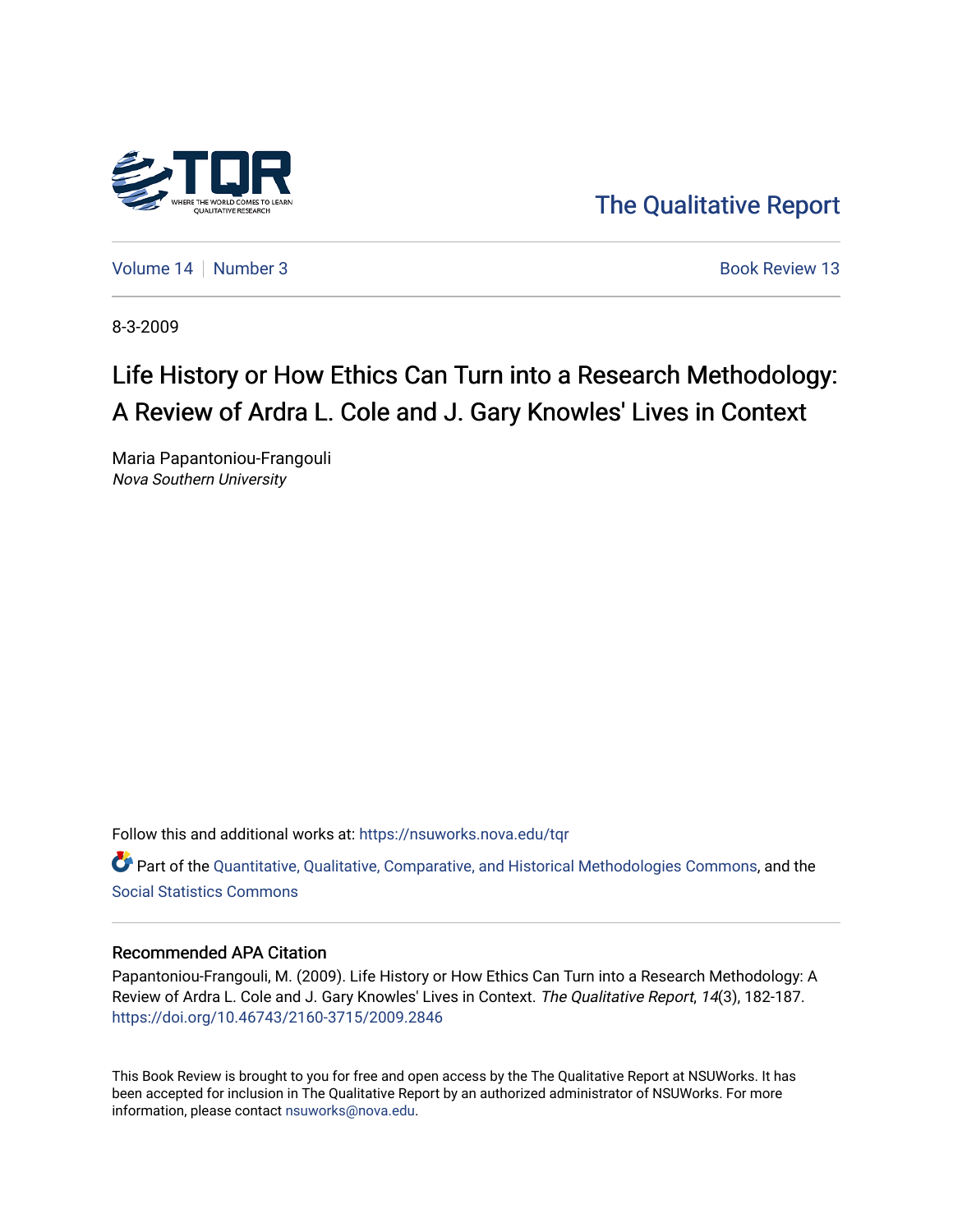

# Life History or How Ethics Can Turn into a Research Methodology: A Review of Ardra L. Cole and J. Gary Knowles' Lives in Context

### Abstract

Life history research described in the book, Lives in Context by Ardra L. Cole and J. Gary Knowles, constitutes an exercise of scholarship and at the same time of sensitivity towards "the other." The book represents a thorough account of a methodology that integrates the "ethical" as its leading dimension. The book consists of two parts. In the first part of the book the authors develop their approach to life history research. The second part includes articles of other researchers, who have put into practice similar perspectives.

### Keywords

Qualitative Research, Life History, Artistry

### Creative Commons License



This work is licensed under a [Creative Commons Attribution-Noncommercial-Share Alike 4.0 License](https://creativecommons.org/licenses/by-nc-sa/4.0/).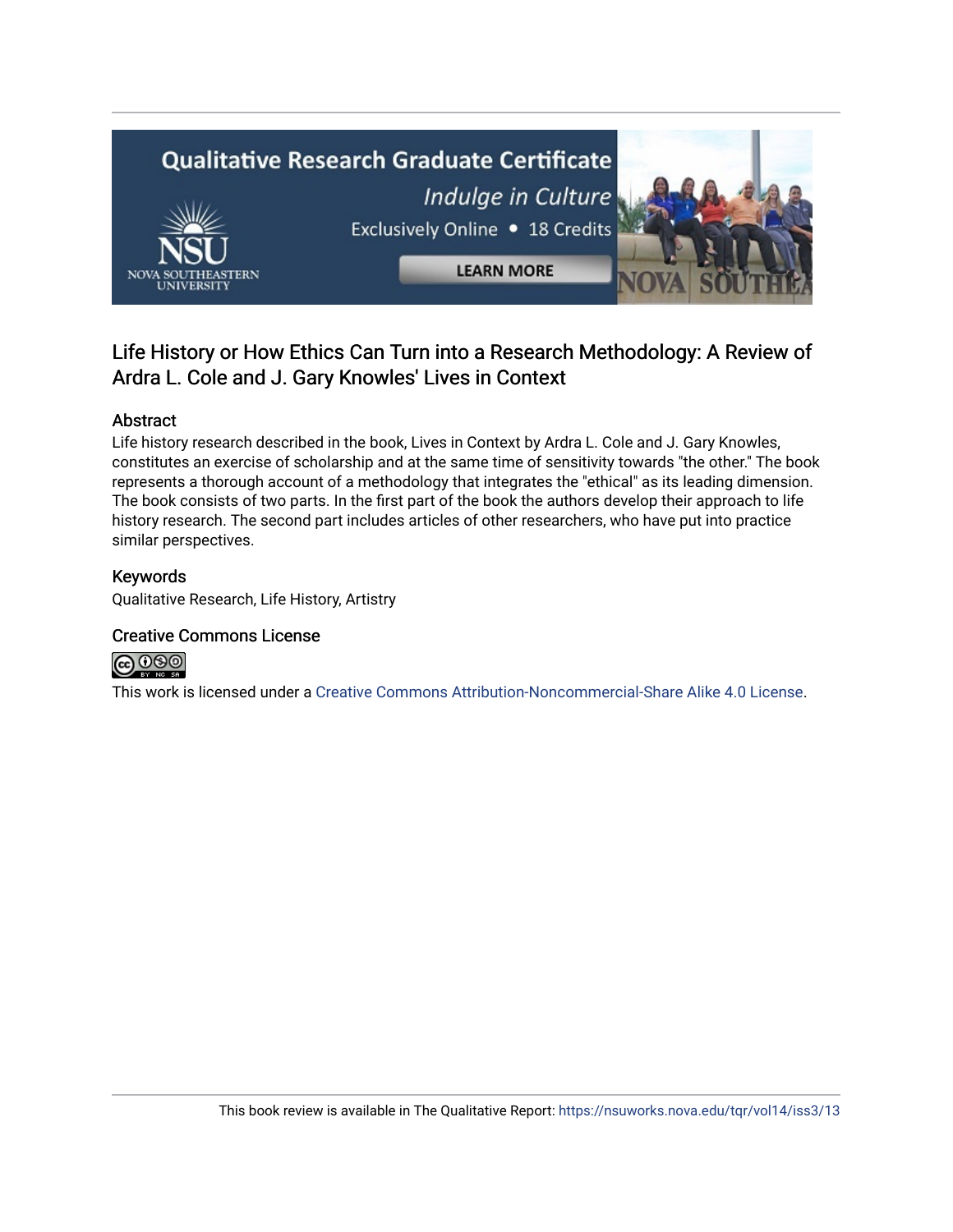# *Life History* **or How Ethics Can Turn into a Research Methodology: A Review of Ardra L. Cole and J. Gary Knowles'** *Lives in Context*

## **Maria Papantoniou-Frangouli**

Nova Southern University, Fort Lauderdale, Florida USA

*Life history research described in the book, Lives in Context by Ardra L. Cole and J. Gary Knowles, constitutes an exercise of scholarship and at the same time of sensitivity towards "the other." The book represents a thorough account of a methodology that integrates the "ethical" as its leading dimension. The book consists of two parts. In the first part of the book the authors develop their approach to life history research. The second part includes articles of other researchers, who have put into practice similar perspectives. Key words: Qualitative Research, Life History, and Artistry* 

Ardra L. Cole and J. Gary Knowles in *Lives in Context: The Art of Life History Research* present an alternative way of viewing "life history" research. The book can be of interest to all those interested in the specific methodology and those who are interested in "challenging the status quo of knowledge," to use the words of the authors. It is useful both to beginners, given the detailed and clear presentation of methodology and procedures, and to experienced researchers, as it constitutes a rigorous approach with great consistency concerning its methodology and epistemological references.

In *Lives in Context* the intention of the authors is not to advocate in favor of a particular type of life history research, but to explore what "a life history orientation" might represent in social sciences. Life history is viewed as a multi-disciplinary and transdisciplinary research. The title of the book expresses --according to the authors-- the universal underpinnings of any life history, which are that lives are always to be studied and understood in the various contexts where they happen: "The life history researcher's role is to shift out the meanings of these contextual influences as they play out in the experiences of those whose lives are being exploited."

What pops out most clearly while reading the book is the ethical concern of the authors, a plea of exercising research that is beneficial for those participating, researchers included, as well as for the audience. Research should be "for people" not just about people. But this does not take the form of the political concern of how to use the outcomes of the research, but of a disciplinary concern, as the "ethical" becomes integrated in the research process, turns into a constituent of the research methodology, rooted in its turn in a particular epistemology. To express it more bluntly, the ethical concern is the condition for life history research to become as good as it can be.

Such approach is of course not completely new. It can be observed in the constellation of methodologies and new genres that have arisen out of the crisis in qualitative research, the questioning of previous approaches, the turning of ethicalpolitical concerns into constituent parts of the research (Denzin & Lincoln, 2000). What, however, distinguishes this book and makes its value, is its rigor and consistency in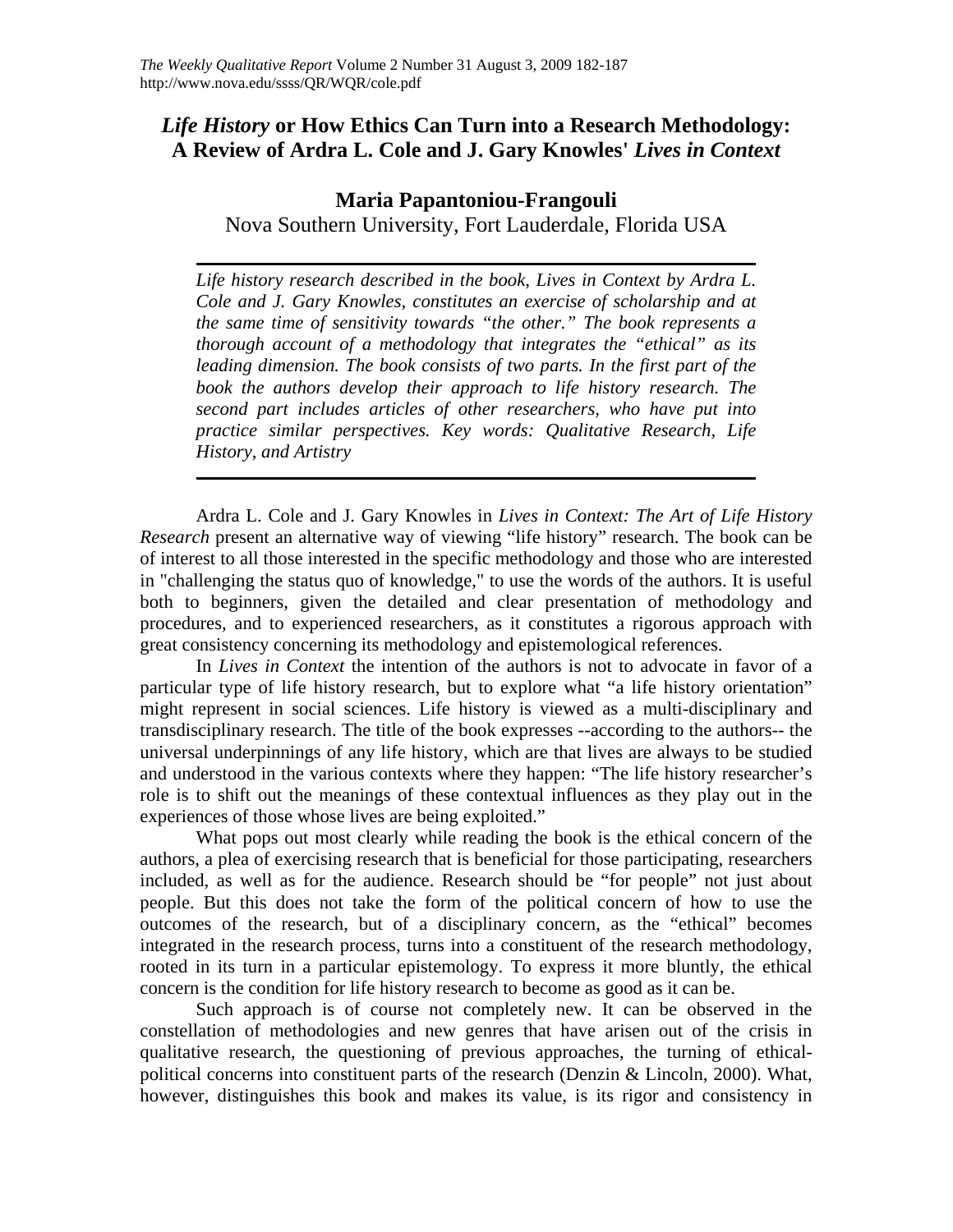developing its particular approach, building in that way a strong and convincing case for the methodological "usefulness" of the moral approach. This renders the book interesting and useful also to non-experts of such methodologies. It is exactly this aspect that I would like to bring into evidence in this book review.

Starting with the epistemological underpinnings, these are of an interpretivist epistemology that challenges any objectivity in the study of human lives (Seale, 2005). No dichotomy between subjectivity and objectivity is being accepted; the only "reality" recognized is that of an intersubjective realm of existence and meaning generation.

In consistency with the above, knowledge is dependent from the knowing individual and cannot be but relational. Introducing this into the research context it is translated into the researcher turning into the central instrument and "the prime viewing lens" operating inside the research frame, while knowledge is produced in the intersection between the researcher and the researched. Given that "life history" is the par excellence type of research that needs to go deep in investigating human experience, the authors developed a methodology that will set the conditions for making the most out of the instrument that the researcher is and of the knowledge generating researcherresearched relation.

It is in the frame of this effort that the moral aspect is introduced. Ethical concerns imbue the behavior of the researcher and the researcher-researched relation so that they not only turn the relation into an enhancing encounter and a relation rewarding for all, but they also establish the conditions for a richer, more sincere contact that will in its turn allow life-historians to go as deep as it is humanly possible in the understanding of another human being.

The ethical dimension in the research is expressed by a number of concepts, used throughout the research procedure, which take the form of research tools or techniques that will lead to the desired end result. Such are reflexivity, relationality, authenticity, and artistry among others.

I will start with relationality, as the central concept and central instrument in reference to which the other concepts are to be more fully understood. Relationality means the depth of connection, interpersonal resonance, and trust among others. It constitutes the condition and the most appropriate meaning to achieve the depth of knowledge required in life history research: the development of relationship and trust are the keys to self disclosure in a natural way and the means with which barriers could more easily be overcome.

As it becomes obvious, relationality does not refer just to the building of a relation, something that, under the name of "rapport," is evident in the field of life history research and of qualitative research in general (Patton, 1990), but to a sincere, authentic, and caring one as sine qua non conditions for the relation to become "functional" and lead to the realization of the research purposes.

Authenticity has to be exercised at different levels, that of the overall relation of the researcher to the research, of the relation of the researcher to participants and the researchers self-understanding. Authenticity means for the researcher to be himself, to be present in the research design and all through the research process, which should reflect his intellectual, creative and moral passions and commitments. It means to be committed to the epistemological underpinnings and possibilities of life history methodology, the people and life contexts to be explored, and the professional communities and contexts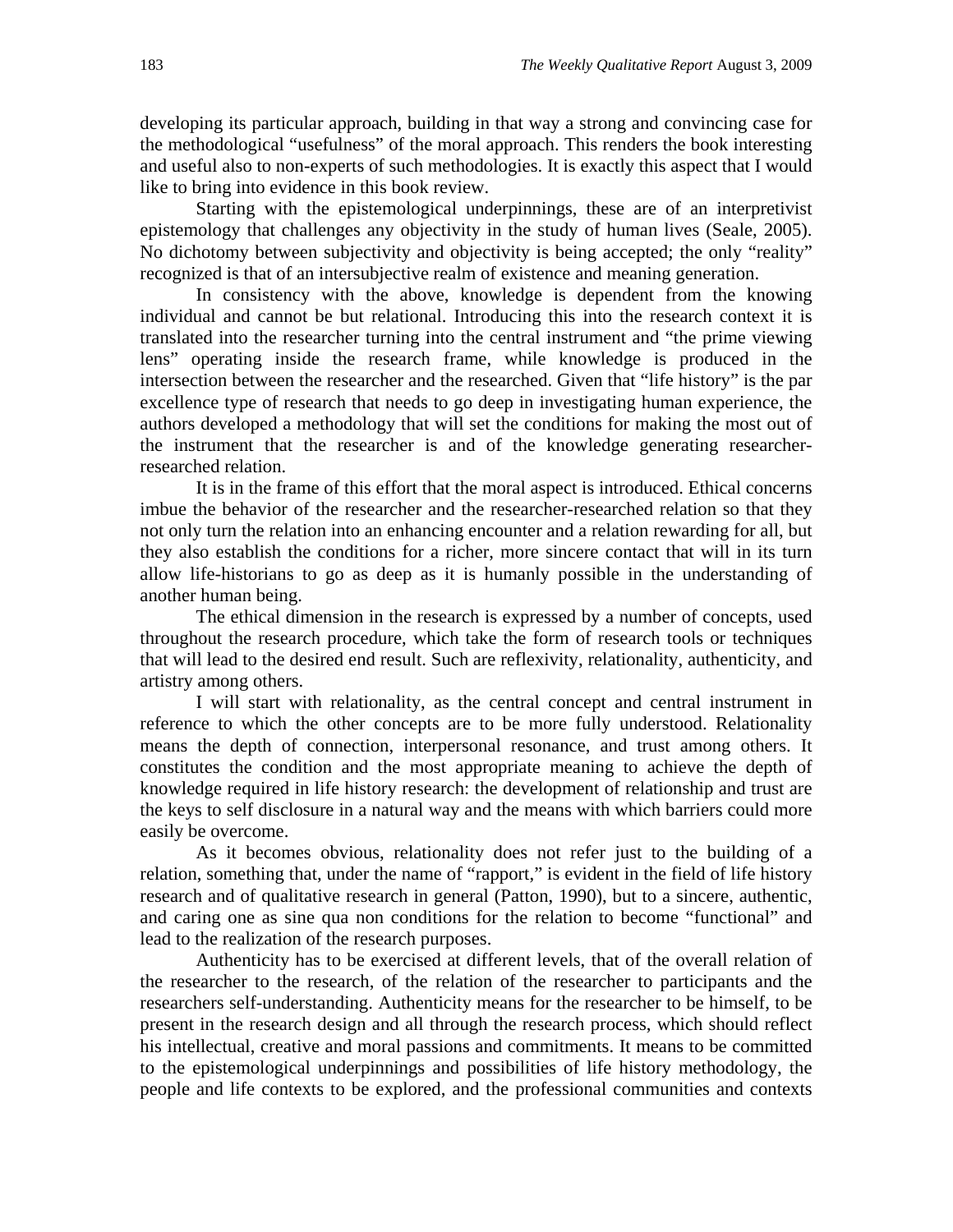within which one is situated. For the relations with the participants it means that trust, mutual respect, and common purpose are to develop.

Reflexivity means researchers placing themselves in the position of the researched and acquiring experiential understanding of what it means to be researched. This enhances the sensitivity of the researchers, their capacity of becoming responsive to the needs of the researched, of realizing how far they can go on sensitive issues, when they have to stop, what to do when it becomes painful for the participant to respond. Further, researchers are not detached from the research process but are a part of it. Researchers enter the research with their own experiences and in this sense, research becomes an autobiographical act and an extension of what the researcher is as a person. In their turn, researchers are affected by the research both in their professional quality and as individual.

Relationality, authenticity, and reflexivity together with other related principles, such as mutuality, sincerity, empathy etc., are not clear-cut and distinct principles but overlapping ones, sharing the same focus and in concert moving the research towards fulfilling its purpose. They have the double facet of moral principles and methodological devices, the very dimension of "morality" being "operationalised" --if I am allowed to use the term in this frame-- in order to push the research forward. This is not a laissez faire approach but a very rigorous one, involving very clear steps to each of which are attached systematically to elaborated procedures. To illustrate how these principles are being instrumentalized in the research process and to bring into evidence the rigorousness of inquiry, I will describe in the following the research procedure.

The method or technique used is that of an inquiry that takes the form of "guided conversation." This is a shared enterprise involving in the first place mutual commitment of researchers and the researched to work over a period for the purpose of gaining indepth insights into an area of mutual interest. Starting with design and all through the inquiry procedure, the researcher is asked to remain in focus and is provided with detailed instructions of how to proceed: The researcher should first develop the areas to explore and subsequently formulate questions to pose that have to be broad enough and open-ended to allow for exploration. Both the topics to explore and the questions to be asked may be discussed with the participants before hand and take form from the final decisions with their participations. This, according to the authors, has the advantage of rendering the procedure even more informal. However, the authors do not exclude a stricter design through more detailed guidelines.

Participants are chosen in the first place with criteria based upon their interest and willingness to share their experiences. The number of participants is irrelevant; one person could do as well as many, as there are no claims of generalizability. Alternatively the target of a sampling procedure is to include those persons who will provide the opportunity for the inquiry to go as far in depth as possible, while the purpose of the research is attained, when, through repeated meeting sessions, saturation of the information is achieved at the level of the individual.

Initiating contact with participants is no different to how one gets to know and relate to friends. The "guided conversation" itself takes the form of a conversation with friends. The multiple meetings foreseen in the frame of life history provide ample opportunities for building a relation. Under the same rationale and in order to facilitate unreserved exchange as venues are chosen friendly places, where the participants can feel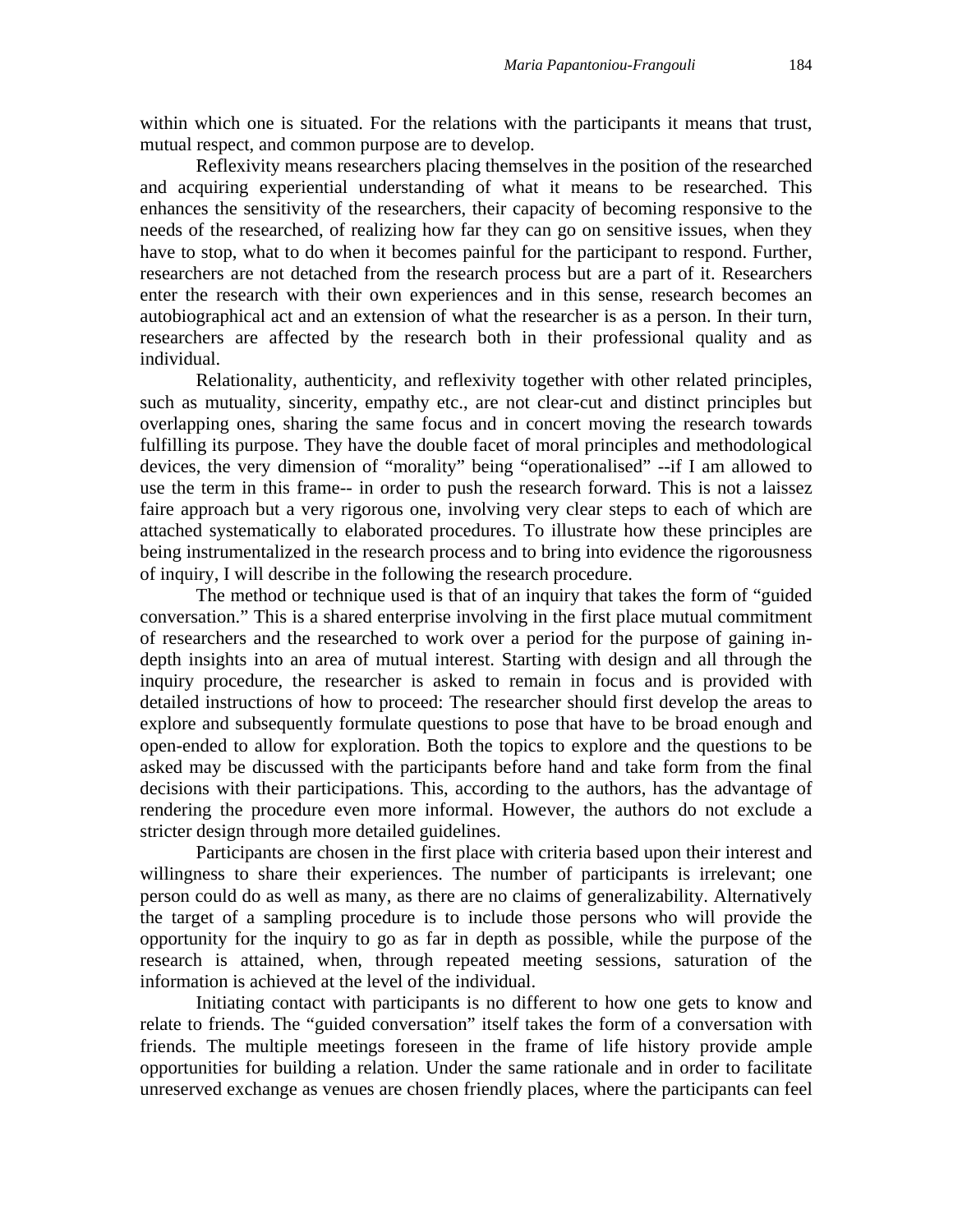comfortable. More specifically concerning the "questioning" procedure, this has as follows: After posing the more general questions the job of the researcher is to listen carefully, prompt for further details and clarifications, and eventually pose more specific questions.

As it is easily established, the procedure remains more or less similar to the one commonly used in qualitative inquires, but the emphasis here is different, as guided conversation is "as much about creating an atmosphere of security, intentional meaning making, reflexivity, and genuine interaction around topics that are at once intensely personal yet vibrantly interesting to both sides." It goes without saying that all efforts are made to abolish any hierarchy in the researcher-respondent relation.

Detailed instructions are given on the various other aspects of the procedure, as well as tips concerning how to get the most of the encounter. Suggestions such as moving venues for evoking different types of memories are mentioned as strategies for creating rich meaning making and reaching deeper levels of self-awareness. An interesting concept put forward is "researchable moments" that authors define as opportunities emerging for connecting with the others and "to see into the inner reaches of the meaning of a life." The authors state that far beyond the limited nature of the conversational process for gaining information, the intensity of two lives intersecting (in the case of their version of life history inquiry) presents unique opportunities for surprise. The moment has to be "seized" and the result will be unique insights into the life of others.

Analysis, interpretation and reporting constitute integral parts of the research activity and are to be inspired by and conform to the same principles. They should be reflexive, genuinely representing the reality of respondents, respecting the wholeness of human experience, represent the relatedness between researcher and researched, be communicative and evocative for the audiences they address.

Life history leads to very rich outcomes concerning lived experiences, to new insights into peoples' lives. Analysis, interpretation, and reporting in life history research should not be a reductionist activity, as it is the case with analysis and reporting in traditional forms of qualitative research: Strictly adhering to a categorization system of analytic scheme equals to slicing the data, slicing the lives of people, loose the whole and take the parts for the whole. "What we need is not slicing and ordering but being immersed in a specific life, trying to grasp the wholeness, the interrelatedness of human experience within complex social systems." Interpretation constitutes a prolongation of the intersubjective character of research and is the result of meaning making in common and of merging perspectives: "we have so much time together we have learned so much about her we eventually might start to think, just a little, like her."

Reflexivity and empathy are also involved in interpretation: "we allow our subjectivities to surface but we consciously take note of them, actually articulating them clearly and unapologetically in the final account." Through empathy the researcher tries to "feel the depth of emotions," pay attention to complexities and "as much as humanly possible…embody their experiences." But in interpreting, researchers are not expected to be totally immersed or strictly abide to the understandings and interpretations of the respondents: they should "try to set back," but....just a little."

If the above conditions are met participants would know of "our authenticity and integrity as researchers," "they will know of the moral fiber of our commitment to their experiences and of our mutual purpose." As a consequence "they will feel comfortable in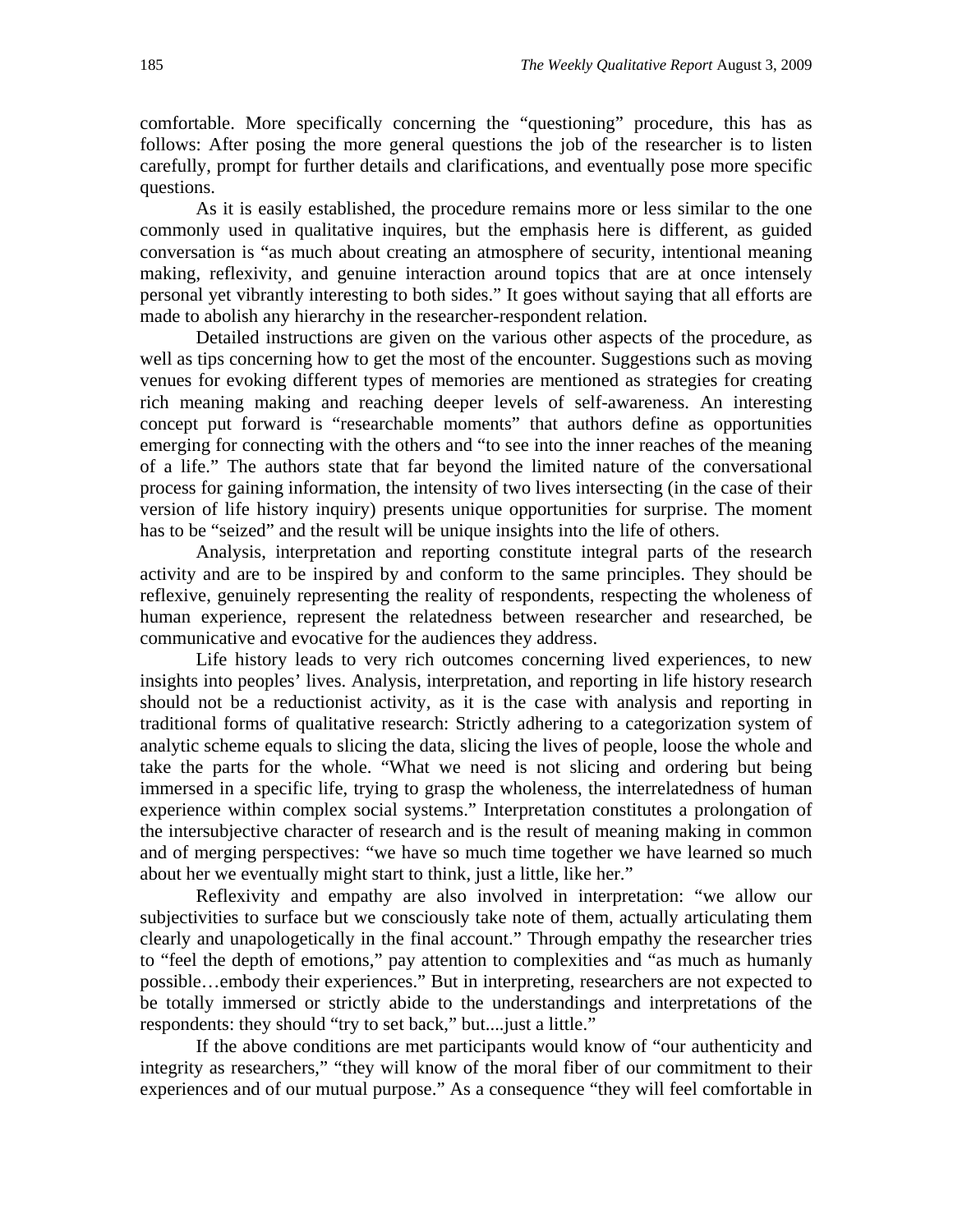placing the analysis and representations of their lives in our care." The authors conclude that such conditions of exhibitions of trust enhance the quality of information revealed and enrich the analysis and representation process.

The choice of form of reporting follows the same line of thought. Conventional forms of reporting cannot do sufficiently well to account of the wholeness of human experience and the debt of emotions, feelings, etc. It is there that artistry comes into play: through forms of art, meaning can be better grasped, more efficiently communicated and a greater immediacy can be achieved. In the artistic type of representation should, however, be applied the same rigor as in other types of reporting. It remains, however, and this applies in all cases, that life histories can never be completely accounted of either through an art informed or another type of reporting.

An artistic format can constitute the type of reporting decided upon by the researcher right from the beginning, or can be the outcome of the inspiration of the moment when the researcher feels that there is something deep to communicate that can be expressed only through forms that transcend the conventional forms of representation. Thus artistry is used, either as the principal reporting form or as a complementary one that will account of all that is "not reported," or will account of deeper insights or will give more space to the reflexivity and subjectivity of the researcher. Along these lines, although the aesthetic should run through the whole research procedure and give to it its special flair, it is mainly in the representation of research outcomes that artistry is to be involved. Finally, artistry is serving the life history methodology purposes by rendering research and research results more accessible to broader audiences, so people outside the academic community can be engaged and benefit from research.

*Lives in Context* begins with an excerpt from a long "life history" study conducted by one of its authors, Gary Knowles, about a professor, under the pseudonym "Thomas." It serves as a form of introduction to the "complexities" of life history research and as an overview of the issues that relate to life history research. The book ends with a number of chapters in which different life history researchers share aspects of their research. These concrete insights and perspectives, particularly as they are linked with the practice of research, constitute a useful guide to those who potentially would like to be involved in similar type of research and also provide an added value to the book.

#### **References**

- Cole, A. L., & Knowles, J. G. (Eds.). (2001). *Lives in context. The art of life history research*. Lanham, MD: AltaMira Press.
- Denzin, N. K., & Lincoln, Y. (Eds.). (2000). *Handbook of qualitative research* (2<sup>nd</sup> ed.). Thousand Oaks, CA: Sage.
- Patton, M. Q. (1990). *Qualitative evaluation and research methods* (2<sup>nd</sup> ed.). Newbury Park, CA: Sage.
- Seale, C. (Ed.). (2005). *Researching society and culture* (2<sup>nd</sup> ed.). London: Sage.